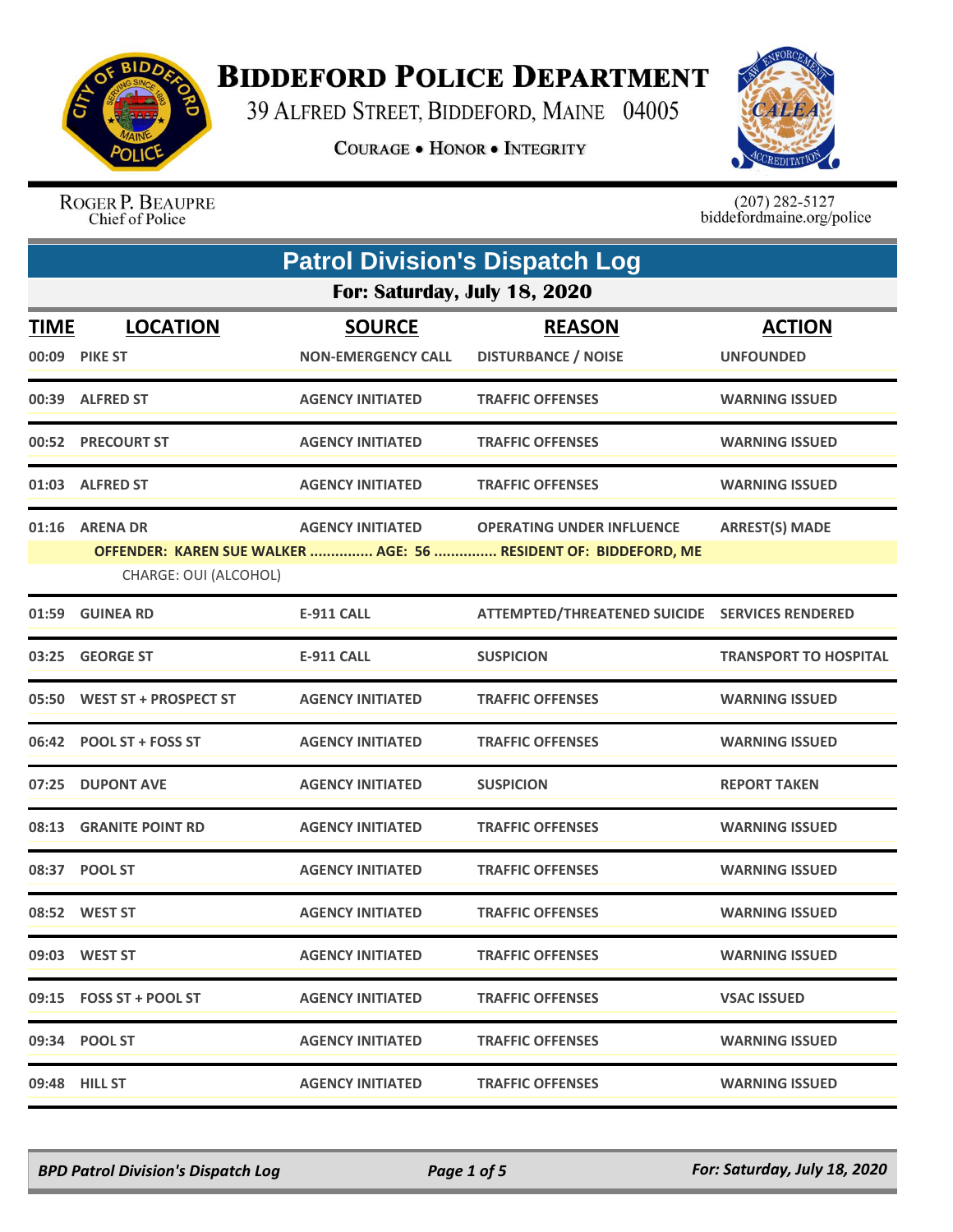| <b>TIME</b> | <b>LOCATION</b><br>09:53 FORTUNES ROCKS RD                      | <b>SOURCE</b><br><b>NON-EMERGENCY CALL</b> | <b>REASON</b><br><b>SPEEDING TRAFFIC COMPLAINT</b>                                          | <b>ACTION</b><br><b>SERVICES RENDERED</b> |
|-------------|-----------------------------------------------------------------|--------------------------------------------|---------------------------------------------------------------------------------------------|-------------------------------------------|
|             | $10:19$ WEST ST + ELM ST                                        | <b>AGENCY INITIATED</b>                    | <b>TRAFFIC OFFENSES</b>                                                                     | <b>WARNING ISSUED</b>                     |
|             | 10:34 WEST ST                                                   | <b>AGENCY INITIATED</b>                    | <b>TRAFFIC OFFENSES</b>                                                                     | <b>VSAC ISSUED</b>                        |
|             | <b>10:44 FORTUNES ROCKS RD</b>                                  | <b>NON-EMERGENCY CALL</b>                  | <b>PARKING COMPLAINT</b>                                                                    | <b>PARKING TICKET ISSUED</b>              |
|             | 10:46 GRANITE ST + WEST ST                                      | <b>AGENCY INITIATED</b>                    | <b>TRAFFIC OFFENSES</b>                                                                     | <b>VSAC ISSUED</b>                        |
|             | 10:54 ELM ST                                                    | <b>NON-EMERGENCY CALL</b>                  | <b>ANIMAL COMPLAINT</b>                                                                     | <b>SERVICES RENDERED</b>                  |
|             |                                                                 | <b>AGENCY INITIATED</b>                    | <b>TRAFFIC OFFENSES</b>                                                                     | <b>VSAC ISSUED</b>                        |
|             | 11:21 WEST ST                                                   | <b>AGENCY INITIATED</b>                    | <b>TRAFFIC OFFENSES</b>                                                                     | <b>WARNING ISSUED</b>                     |
|             | 11:30 ALFRED ST                                                 | <b>AGENCY INITIATED</b>                    | <b>RIVER PATROL OFFENSES</b>                                                                | <b>SERVICES RENDERED</b>                  |
|             | 11:31 WEST ST<br><b>CHARGE: OPERATE VEHICLE WITHOUT LICENSE</b> | <b>AGENCY INITIATED</b>                    | <b>TRAFFIC OFFENSES</b><br>OFFENDER: MICHAEL J FARRELL  AGE: 66  RESIDENT OF: KENNEBUNK, ME | <b>CITATION ISSUED</b>                    |
|             | 11:57 WEST ST                                                   | <b>AGENCY INITIATED</b>                    | <b>TRAFFIC OFFENSES</b>                                                                     | <b>VSAC ISSUED</b>                        |
|             | 12:16 WEST ST                                                   | <b>AGENCY INITIATED</b>                    | <b>TRAFFIC OFFENSES</b>                                                                     | <b>WARNING ISSUED</b>                     |
|             | 12:17 FOSS ST + BIRCH ST                                        | <b>AGENCY INITIATED</b>                    | <b>TRAFFIC OFFENSES</b>                                                                     | <b>WARNING ISSUED</b>                     |
|             | 12:22 FORTUNES ROCKS RD + BRIDGE AGENCY INITIATED               |                                            | <b>TRAFFIC OFFENSES</b>                                                                     | <b>WARNING ISSUED</b>                     |
|             | 12:24 WEST ST                                                   | <b>AGENCY INITIATED</b>                    | <b>TRAFFIC OFFENSES</b>                                                                     | <b>VSAC ISSUED</b>                        |
|             | 12:44 MILE STRETCH RD                                           | <b>E-911 CALL</b>                          | 911 MISUSE                                                                                  | <b>DISPATCH HANDLED</b>                   |
|             | <b>12:44 FORTUNES ROCKS RD</b>                                  | E-911 CALL                                 | 911 MISUSE                                                                                  | <b>FALSE ALARM</b>                        |
|             | 12:46 ELM ST + TRAVERS ST                                       | <b>AGENCY INITIATED</b>                    | <b>TRAFFIC OFFENSES</b>                                                                     | <b>WARNING ISSUED</b>                     |
|             | 12:57 MILE STRETCH RD                                           | <b>E-911 CALL</b>                          | 911 MISUSE                                                                                  | <b>NEGATIVE CONTACT</b>                   |
|             | 12:58 BEACH HOUSE LN                                            | <b>E-911 CALL</b>                          | 911 MISUSE                                                                                  | <b>DISPATCH HANDLED</b>                   |
|             |                                                                 | <b>E-911 CALL</b>                          | 911 MISUSE                                                                                  | <b>NO ACTION REQUIRED</b>                 |
|             | 13:45 ROCKY WAY                                                 | <b>E-911 CALL</b>                          | 911 MISUSE                                                                                  | <b>NO ACTION REQUIRED</b>                 |
|             | 13:55 MARINER WAY                                               | <b>NON-EMERGENCY CALL</b>                  | <b>ANIMAL COMPLAINT</b>                                                                     | <b>GONE ON ARRIVAL</b>                    |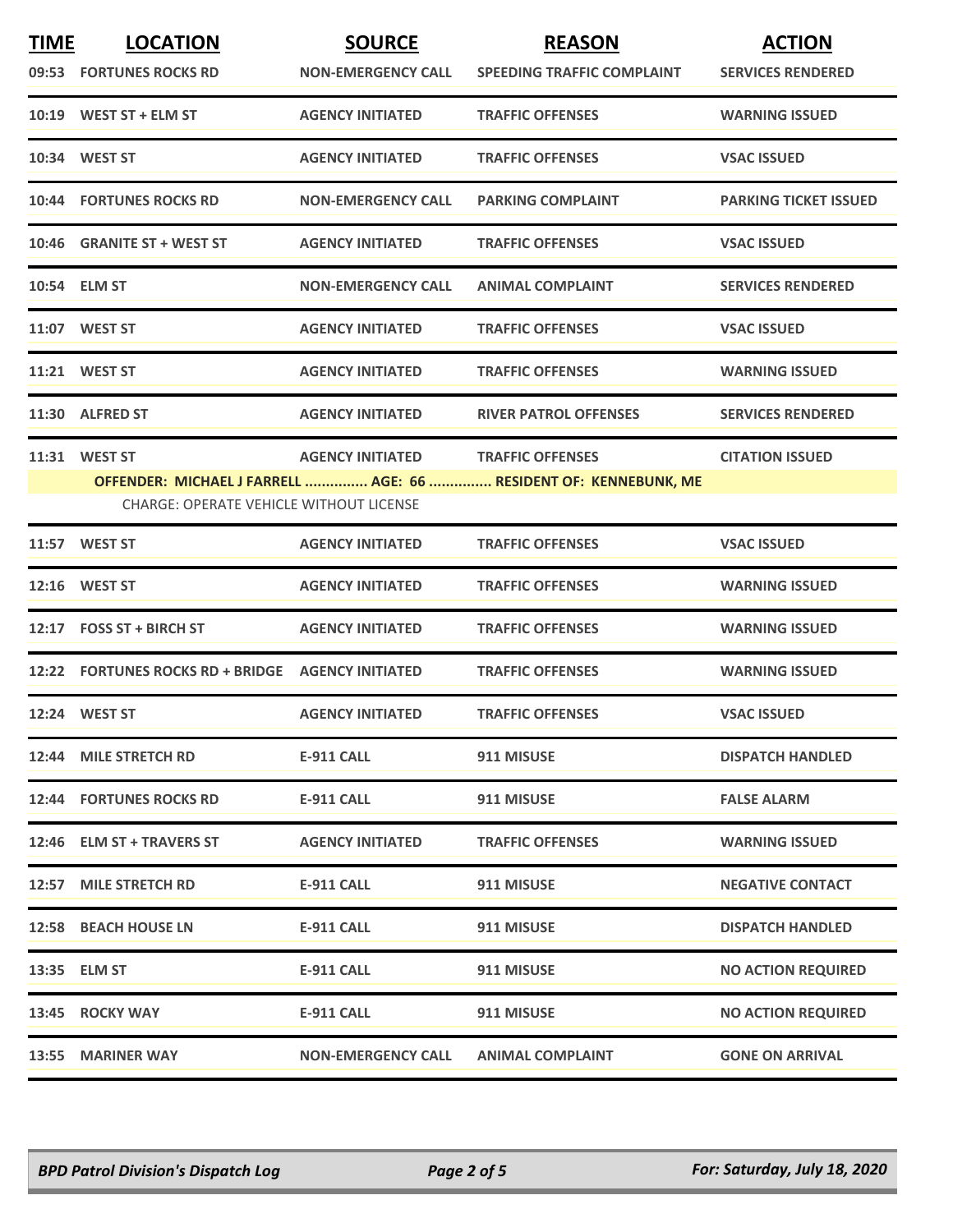| <b>TIME</b> | <b>LOCATION</b>                                   | <b>SOURCE</b>                                        | <b>REASON</b>                                                           | <b>ACTION</b>            |  |
|-------------|---------------------------------------------------|------------------------------------------------------|-------------------------------------------------------------------------|--------------------------|--|
|             | 14:25 SOUTH ST + MAPLEWOOD AVE NON-EMERGENCY CALL |                                                      | <b>CRIMINAL MISCHIEF</b>                                                | <b>REPORT TAKEN</b>      |  |
|             |                                                   |                                                      | OFFENDER: ROBERT MICHAEL KITTERMAN  AGE: 21  RESIDENT OF: BIDDEFORD, ME |                          |  |
|             | <b>CHARGE: CRIMINAL MISCHIEF</b>                  |                                                      |                                                                         |                          |  |
|             | 14:33 JEFFERSON ST                                | AGENCY INITIATED TRAFFIC OFFENSES                    |                                                                         | <b>VSAC ISSUED</b>       |  |
|             |                                                   |                                                      | OFFENDER: NATHAN M STOREY  AGE: 37  RESIDENT OF: BIDDEFORD, ME          |                          |  |
|             |                                                   | CHARGE: OPERATING WHILE LICENSE SUSPENDED OR REVOKED |                                                                         |                          |  |
|             |                                                   | CHARGE: POSSESS SUSPENDED DRIVERS LICENSE: CRIME     |                                                                         |                          |  |
|             | 14:40 LESTER B ORCUTT BLVD                        | <b>NON-EMERGENCY CALL</b>                            | <b>PARKING COMPLAINT</b>                                                | <b>UNFOUNDED</b>         |  |
|             | 14:45 FOSS ST + SUMMER ST                         | <b>NON-EMERGENCY CALL</b>                            | <b>ATV COMPLAINT</b>                                                    | <b>SERVICES RENDERED</b> |  |
|             | 14:56 ELM ST                                      | <b>NON-EMERGENCY CALL</b>                            | <b>CHECK WELFARE</b>                                                    | <b>SERVICES RENDERED</b> |  |
|             | 15:24 POOL ST                                     | <b>AGENCY INITIATED</b>                              | <b>TRAFFIC OFFENSES</b>                                                 | <b>WARNING ISSUED</b>    |  |
|             | <b>15:26 MAIN ST</b>                              | E-911 CALL                                           | <b>DRUG</b>                                                             | <b>UNFOUNDED</b>         |  |
|             | 15:41 WEST ST                                     | <b>AGENCY INITIATED</b>                              | <b>TRAFFIC OFFENSES</b>                                                 | <b>WARNING ISSUED</b>    |  |
|             | 15:54 WEST ST                                     | <b>AGENCY INITIATED</b>                              | <b>TRAFFIC OFFENSES</b>                                                 | <b>WARNING ISSUED</b>    |  |
|             | 15:57 GRAHAM ST                                   | <b>E-911 CALL</b>                                    | <b>DEATH ATTENDED &amp; UNATTENDED</b>                                  | <b>REPORT TAKEN</b>      |  |
|             | 16:01 WEST ST                                     | <b>AGENCY INITIATED</b>                              | <b>TRAFFIC OFFENSES</b>                                                 | <b>WARNING ISSUED</b>    |  |
|             | 16:09 WEST ST                                     | <b>AGENCY INITIATED</b>                              | <b>TRAFFIC OFFENSES</b>                                                 | <b>VSAC ISSUED</b>       |  |
|             | <b>16:32 HILL ST</b>                              | <b>AGENCY INITIATED</b>                              | <b>TRAFFIC OFFENSES</b>                                                 | <b>VSAC ISSUED</b>       |  |
|             | <b>16:43 RIVER RD</b>                             | <b>E-911 CALL</b>                                    | 911 MISUSE                                                              | <b>SERVICES RENDERED</b> |  |
|             | 16:53 SUMMER ST                                   | <b>NON-EMERGENCY CALL</b>                            | <b>HARASSMENT</b>                                                       | <b>SERVICES RENDERED</b> |  |
|             | 17:27 SOUTH ST                                    | <b>AGENCY INITIATED</b>                              | <b>TRAFFIC OFFENSES</b>                                                 | <b>VSAC ISSUED</b>       |  |
|             | 17:37 ALFRED ST                                   | E-911 CALL                                           | 911 MISUSE                                                              | <b>DISPATCH HANDLED</b>  |  |
|             | 17:38 PRECOURT ST + ELM ST                        | <b>AGENCY INITIATED</b>                              | <b>TRAFFIC OFFENSES</b>                                                 | <b>WARNING ISSUED</b>    |  |
|             | 17:41 ALFRED ST + JEFFERSON ST                    | <b>WALK-IN AT STATION</b>                            | <b>ALL OTHER</b>                                                        | <b>SERVICES RENDERED</b> |  |
|             | 17:46 ALFRED ST                                   | <b>NON-EMERGENCY CALL</b>                            | <b>CHECK WELFARE</b>                                                    | <b>NEGATIVE CONTACT</b>  |  |
|             | 17:58 SOUTH ST                                    | <b>AGENCY INITIATED</b>                              | <b>TRAFFIC OFFENSES</b>                                                 | <b>VSAC ISSUED</b>       |  |
|             | 18:41 MAY ST + ROBERTS ST                         | <b>AGENCY INITIATED</b>                              | <b>TRAFFIC OFFENSES</b>                                                 | <b>WARNING ISSUED</b>    |  |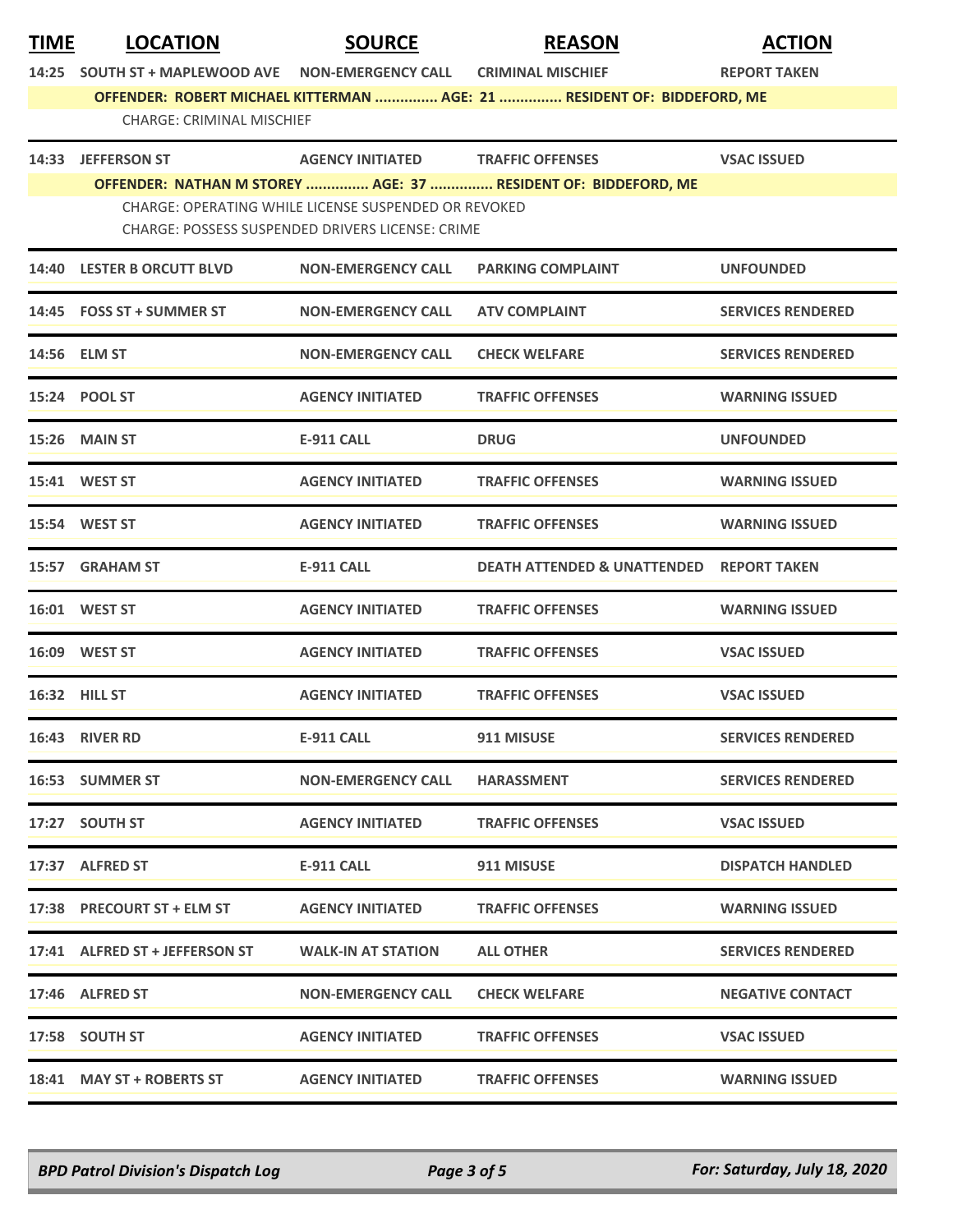| <b>TIME</b> | <b>LOCATION</b>                                     | <b>SOURCE</b>             | <b>REASON</b>                                                         | <b>ACTION</b>            |
|-------------|-----------------------------------------------------|---------------------------|-----------------------------------------------------------------------|--------------------------|
|             | 19:11 ALFRED ST                                     | <b>AGENCY INITIATED</b>   | <b>TRAFFIC OFFENSES</b>                                               | <b>WARNING ISSUED</b>    |
|             | 19:23 ALFRED ST + DENTAL AVE                        | <b>AGENCY INITIATED</b>   | <b>TRAFFIC OFFENSES</b>                                               | <b>WARNING ISSUED</b>    |
|             | 19:24 ALFRED ST                                     | <b>AGENCY INITIATED</b>   | <b>ALL OTHER</b>                                                      | <b>SERVICES RENDERED</b> |
|             | 19:33 GRANITE POINT RD                              | <b>NON-EMERGENCY CALL</b> | <b>FIREWORKS COMPLAINT</b>                                            | <b>NEGATIVE CONTACT</b>  |
|             | 20:23 ALFRED ST + WEST COLE RD                      | <b>NON-EMERGENCY CALL</b> | <b>SUSPICION</b>                                                      | <b>NEGATIVE CONTACT</b>  |
|             | 20:37 ALFRED ST + MEDICAL CENTER D AGENCY INITIATED |                           | <b>TRAFFIC OFFENSES</b>                                               | <b>WARNING ISSUED</b>    |
|             | 20:40 PROSPECT ST                                   | <b>NON-EMERGENCY CALL</b> | <b>HARASSMENT</b>                                                     | <b>SERVICES RENDERED</b> |
|             | 20:44 POOL ST + PARENT AVE                          | <b>NON-EMERGENCY CALL</b> | <b>DRUNKENNESS</b>                                                    | <b>SERVICES RENDERED</b> |
|             | 21:11 ALFRED ST                                     | <b>AGENCY INITIATED</b>   | <b>TRAFFIC OFFENSES</b>                                               | <b>WARNING ISSUED</b>    |
|             | 21:24 ALFRED ST                                     | <b>AGENCY INITIATED</b>   | <b>TRAFFIC OFFENSES</b>                                               | <b>WARNING ISSUED</b>    |
|             | 21:28 ELM ST                                        | <b>AGENCY INITIATED</b>   | <b>TRAFFIC OFFENSES</b>                                               | <b>WARNING ISSUED</b>    |
|             | 21:32 ELM ST                                        | <b>AGENCY INITIATED</b>   | <b>TRAFFIC OFFENSES</b>                                               | <b>WARNING ISSUED</b>    |
|             | 21:33 NEWTOWN RD                                    | <b>AGENCY INITIATED</b>   | <b>PAPERWORK</b>                                                      | <b>PAPERWORK SERVED</b>  |
|             | 21:36 ELM ST + LINDALE AVE                          | <b>AGENCY INITIATED</b>   | <b>TRAFFIC OFFENSES</b>                                               | <b>WARNING ISSUED</b>    |
|             | 21:51 ALFRED ST                                     | <b>AGENCY INITIATED</b>   | <b>TRAFFIC OFFENSES</b>                                               | <b>WARNING ISSUED</b>    |
|             | 21:53 ALFRED ST                                     | <b>AGENCY INITIATED</b>   | <b>TRAFFIC OFFENSES</b>                                               | <b>WARNING ISSUED</b>    |
|             | 21:59 CLEAVES ST                                    | <b>NON-EMERGENCY CALL</b> | <b>DISTURBANCE / NOISE</b>                                            | <b>SERVICES RENDERED</b> |
|             | 22:08 MEDICAL CENTER DR                             | <b>NON-EMERGENCY CALL</b> | <b>ASSIST OTHER AGENCY</b>                                            | <b>SERVICES RENDERED</b> |
| 22:14       | UNION ST                                            | <b>E-911 CALL</b>         | <b>FIREWORKS COMPLAINT</b>                                            | <b>NEGATIVE CONTACT</b>  |
|             | 22:15 ALFRED ST                                     | <b>AGENCY INITIATED</b>   | <b>OPERATING UNDER INFLUENCE</b>                                      | <b>ARREST(S) MADE</b>    |
|             |                                                     |                           | OFFENDER: RICHARD LUCIEN ARCHAMBAULT  AGE: 49  RESIDENT OF: LYMAN, ME |                          |
|             | CHARGE: OUI (ALCOHOL)                               |                           |                                                                       |                          |
| 22:27       | <b>UNION ST + GRAHAM ST</b>                         | <b>NON-EMERGENCY CALL</b> | <b>FIREWORKS COMPLAINT</b>                                            | <b>NEGATIVE CONTACT</b>  |
|             | 22:29 MAIN ST                                       | <b>NON-EMERGENCY CALL</b> | <b>DOMESTIC COMPLAINTS</b>                                            | <b>REPORT TAKEN</b>      |
|             | 22:56 WEST ST + GRANITE ST                          | <b>AGENCY INITIATED</b>   | <b>TRAFFIC OFFENSES</b>                                               | <b>VSAC ISSUED</b>       |
|             | 23:13 WEST ST + PROSPECT ST                         | <b>AGENCY INITIATED</b>   | <b>TRAFFIC OFFENSES</b>                                               | <b>VSAC ISSUED</b>       |

*BPD Patrol Division's Dispatch Log Page 4 of 5 For: Saturday, July 18, 2020*